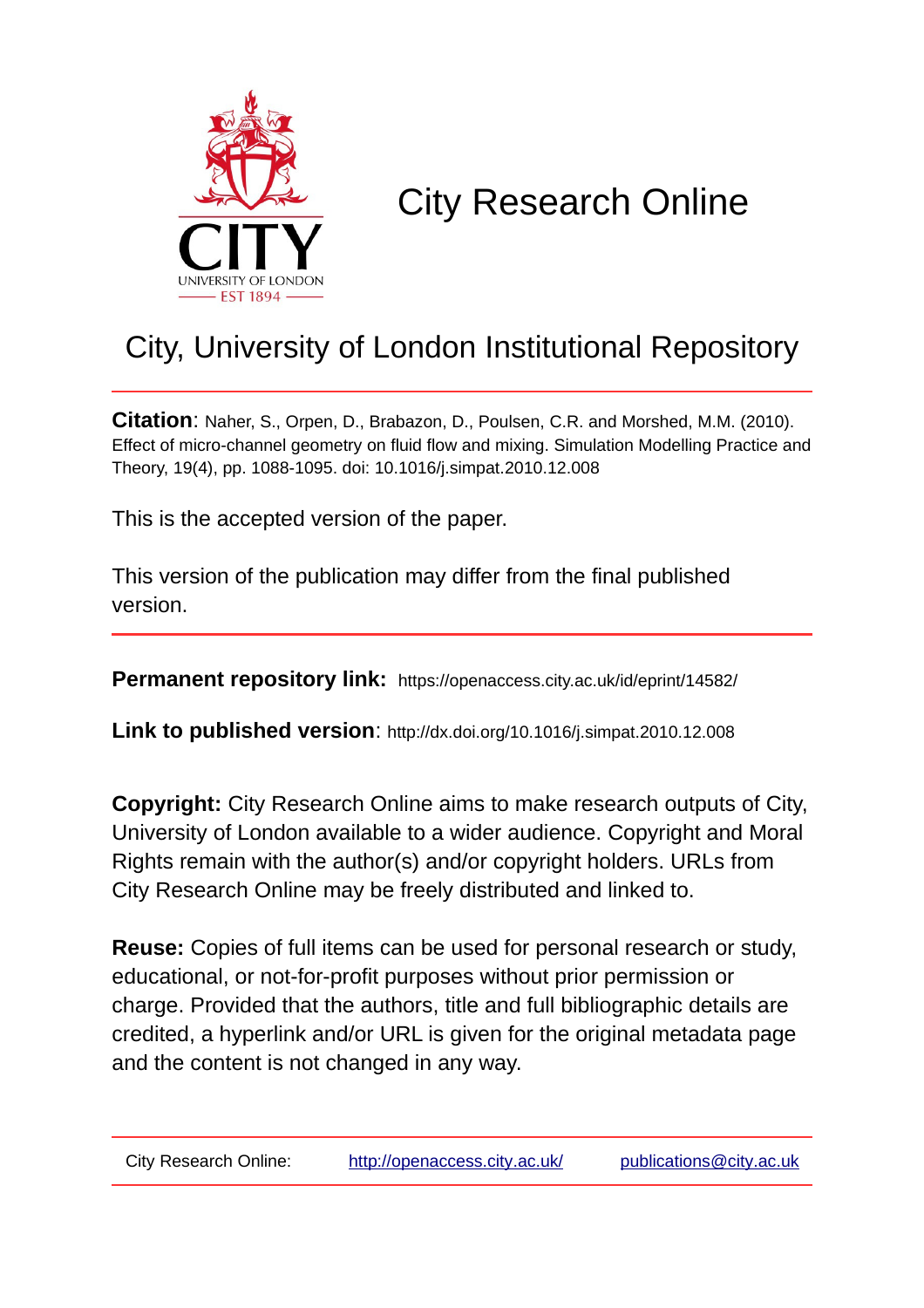## Simulation Modelling Practice and Theory 19 (2011) 1088–1095

### Publisher: Elsevier

Authors: S. Naher, D. Orpen, D. Brabazon, C.R. Poulsen and M.M. Morshed

#### Abstract:

Understanding the flow fields at the micro-scale is key to developing methods of successfully mixing fluids for micro-scale applications. This paper investigates flow characteristics and mixing efficiency of three different geometries in micro-channels. The geometries of these channels were rectangular with a dimension of; 300 lm wide, 100 lm deep and 50 mm long. In first channel there was no obstacle and in the second channel there were rectangular blocks of dimension 300 lm long and 150 lmwide are placed in the flow fields with every 300 lm distance attaching along the channel wall. In the third geometry, there were 100 lm wide fins with 150\_ angle which were placed at a distance of 500 lm apart from each other attached with the wall along the 50 mm channel. Fluent software of Computational Fluid Dynamics (CFD) was used to investigate the flow characteristics within these microfluidic model for three different geometries. A species 2D model was created for three geometries and simulations were run in order to investigate the mixing behavior of two different fluid with viscosity of water (1 mPa s). Models were only built to investigate the effect of geometry, therefore only one fluid with similar viscosity was used in these models. Velocity vector plots were used in the CFD analysis to visualise the fluid flow path. Mass fractions of fluid were used to analyse the mixing efficiency. Two different colours for water were used to simulate the effect of two different fluids. The results showed that the mixing behaviour strongly depended on the channel geometry when other parameters such as fluid inlet velocity, viscosity and pressure of fluids were kept constant. In two geometries lateral pressure and swirling vortexes were developed which provided better mixing results. Creation of swirling vortexes increased diffusion gradients which enhanced diffusive mixing.

#### **1. Introduction**

Microfluidics is the study of fluid flow in geometries with one of the channel dimensions being of the micrometer scale. These geometries are built-up into circuits known as microfluidic chips. This technology has been the cause for much research, as it provides a means for carrying out key chemical assessment processes in the biomedical field [1,2]. This technique has advantages over the standard bench-top method due to the low volume of reagents needed and the higher speed of the analysis [3–5]. Other advantages include the fact that they are readily automated, parallelizable, portable and have relatively low materials cost [6]. This technology has many application in many different fields including pharmaceuticals, cosmetics, medicine and biotechnology [1,2,6]. Main applications of microfluids at this stage include diagnostics, DNA sequencing, drug delivery, lab-on-a-chip applications, micro-reactors, and fuel cells [1,2,6]. One of the main challenges in microchannel is mixing where more than one fluid come together. It is difficult to get a uniform mixing in microsystem due to the laminar natural of the most micro flow. Various techniques enhance fluid micromixing and their application for biological and chemical processes. One important application of the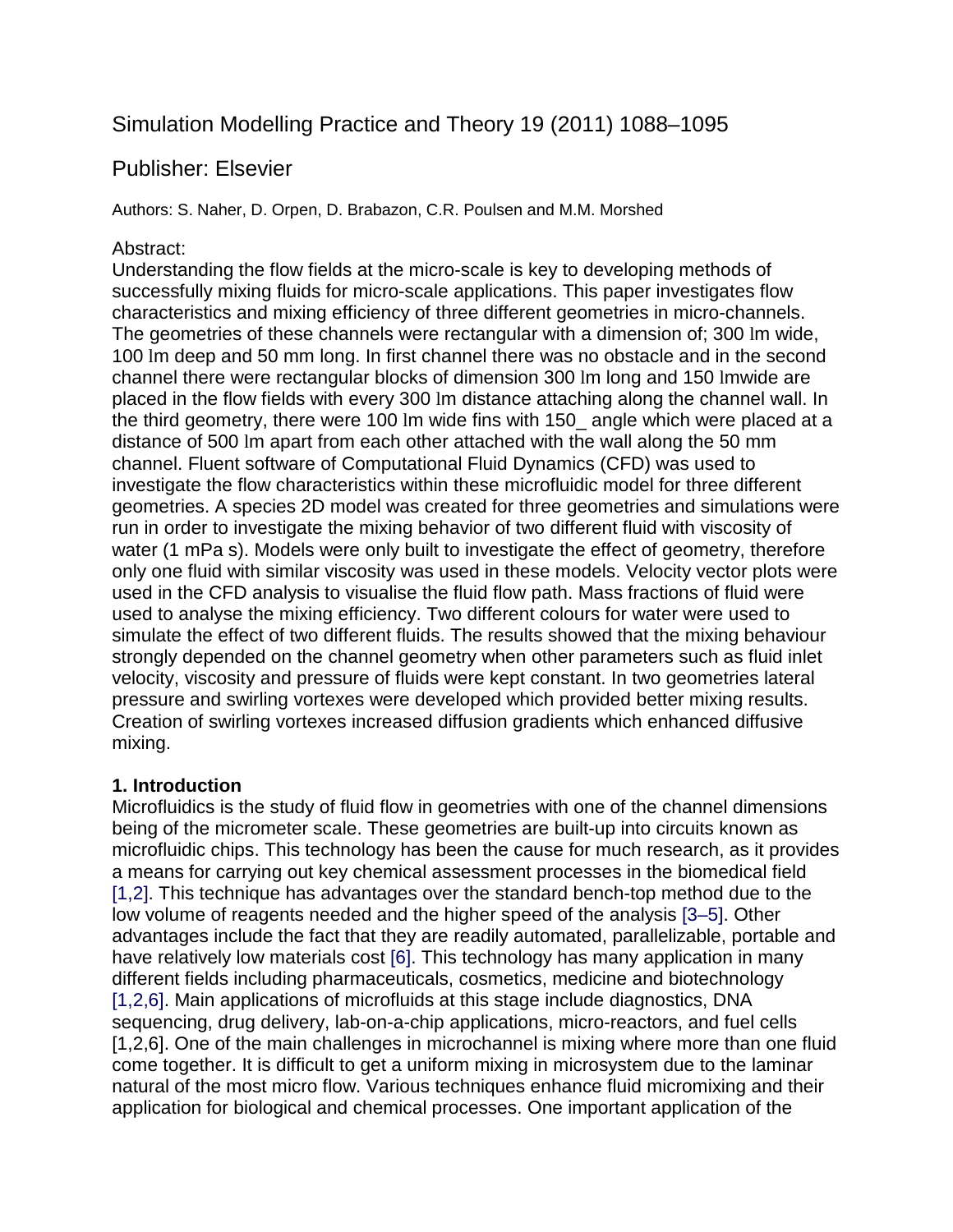microfluidic devices is for biological processing where rapid mixing is usually an important step. Besides biological analysis, another application field of the fluid micromixing technology is in microreactor which may bring revolutionary influence on modern chemistry. Roberge and Bieler [7] proposed that 50% of reactions in the fine chemical and pharmaceutical industry could benefit from the continuous process basing on microreactor technology. Micro-reactors will be a good choice for chemists working with very expensive materials or materials only available in small amounts. These will also appeal to users who wish to minimize the risks associated with hazardous materials or reactions by restricting the reactants or products to a minimum. The mixing efficiency of the reactants mainly influences by the reaction time, the yield as well as the quality of the final result. Other parameters in micro-scale flow forces such as tension, interfacial tension and Van der Waal's molecular forces are more apparent than in macro-scale flow [2]. Therefore, it is necessary to research more to understand the fluid flow and appropriate micromixture in microchannel. The aim of this work is to investigate the behaviour of micromixing in three different geometries of microchannels. The volume fraction of one fluid compare to other fluid were considered to understand the mixing behaviour of two fluids in three different geometries through the channels. Computer simulations were examined by the velocity vectors and flow fields which created by these three geometries within microfluidic systems. The flow patterns have direct effects on resultant mixing pattern and efficiency which were also studied.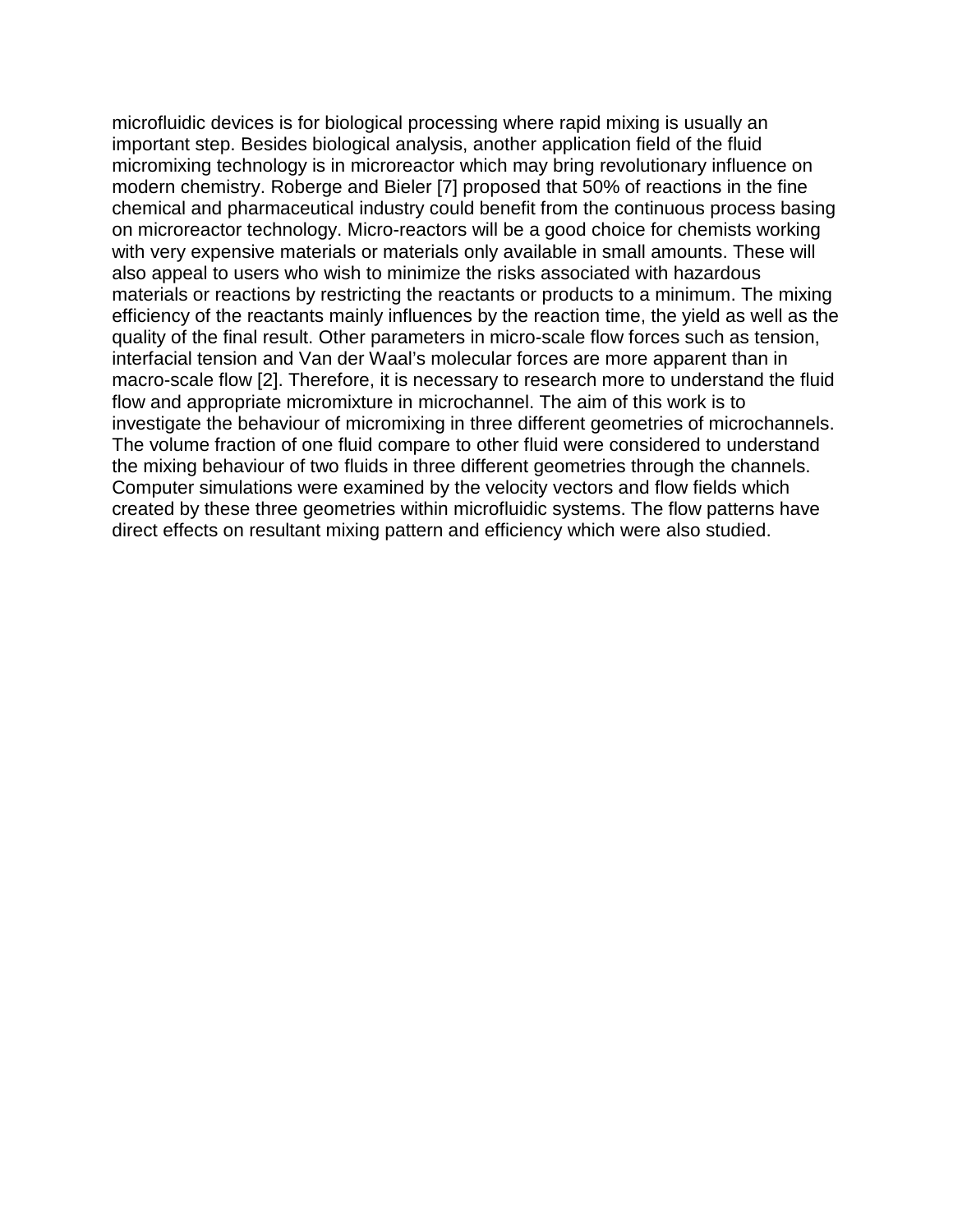

Fig. 1. Top part of this figure represents the common schematic diagram of three different geometries of 50 mm long channel. Figure (a-c) shows detail inside geometry of each channel marked by X on the top sketch. Detail internal configuration of Geometry 1 is in (a), Geometry 2 is in (b) and Geometry 3 is in (c); all dimensions are in mm.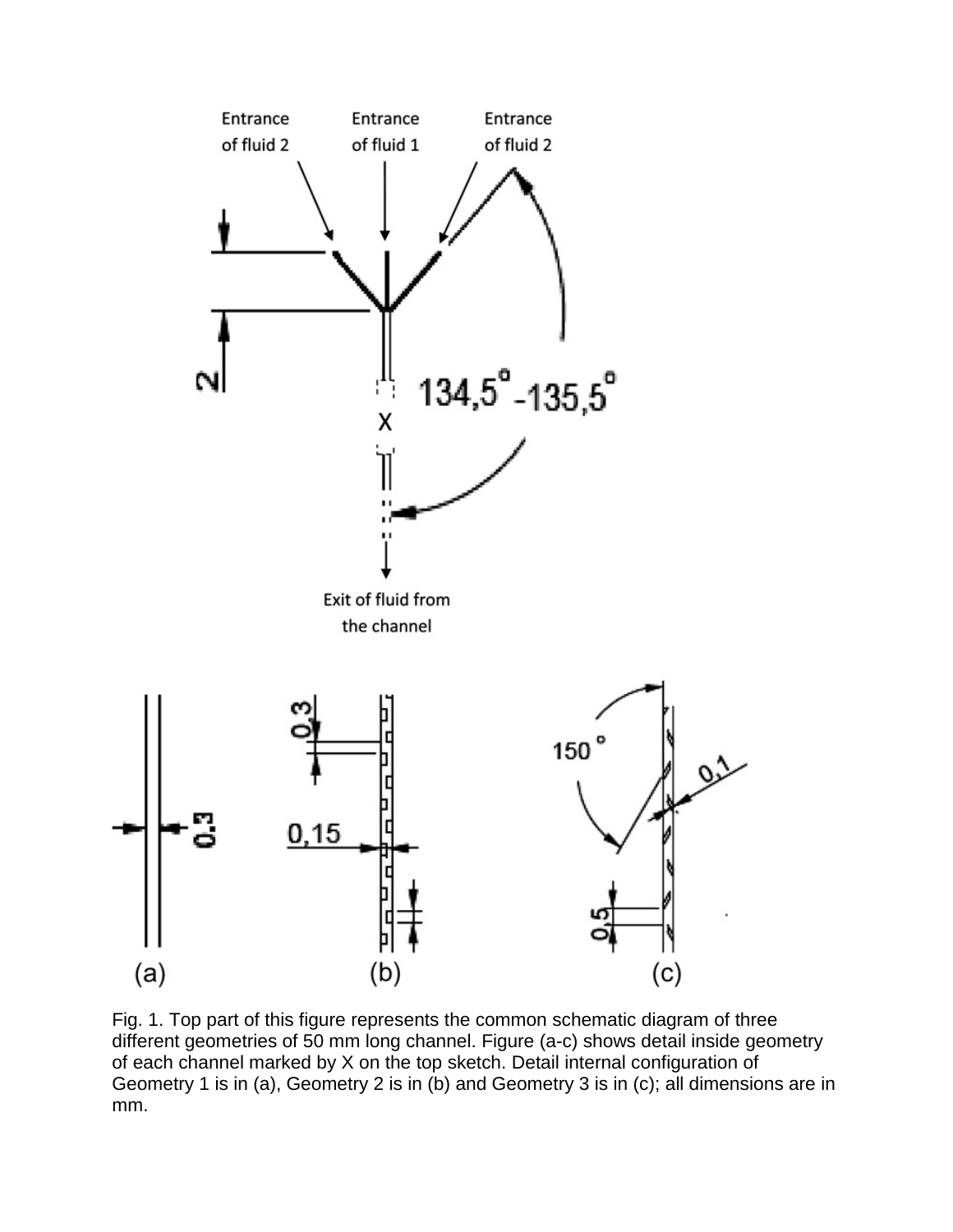

Fig. 2. Fluent results along the channel for Geometry 1, (a) in the entrance of the channel and (b) at the exit of the channel. Scale bar for mass fraction fluid 1 and fluid 2 are shown in the left.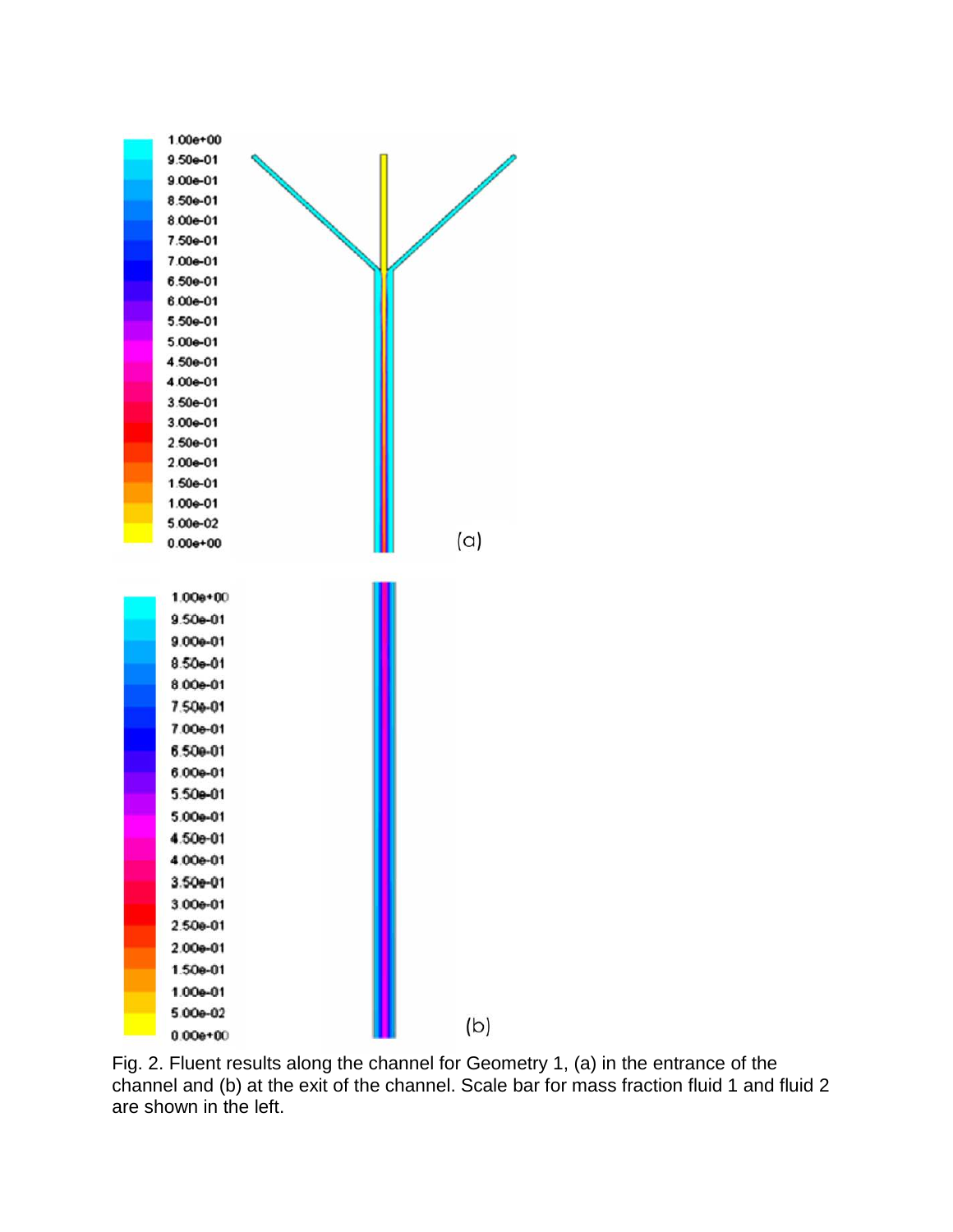#### 2. Model setup

The microchannel structures were created in Gambit which is a pre-processor and an integrated package for CFD analysis. Gambit was used for the discretisation or meshing of the model into finite number of cells. Gambit also used to create geometries meshed and finally exported the mesh files to FLUENT 6.2 for post processing and analysis. For all microfluidic simulations, the fluid flow is governing by laminar flow patterns due to smaller dimensions. It was chosen for the laminar model in FLUENT solving the species transport equations for the local mass fraction of each species Yi through the solution of a convection–diffusion equation for the ith species [8]. This conservation equation takes the following general form: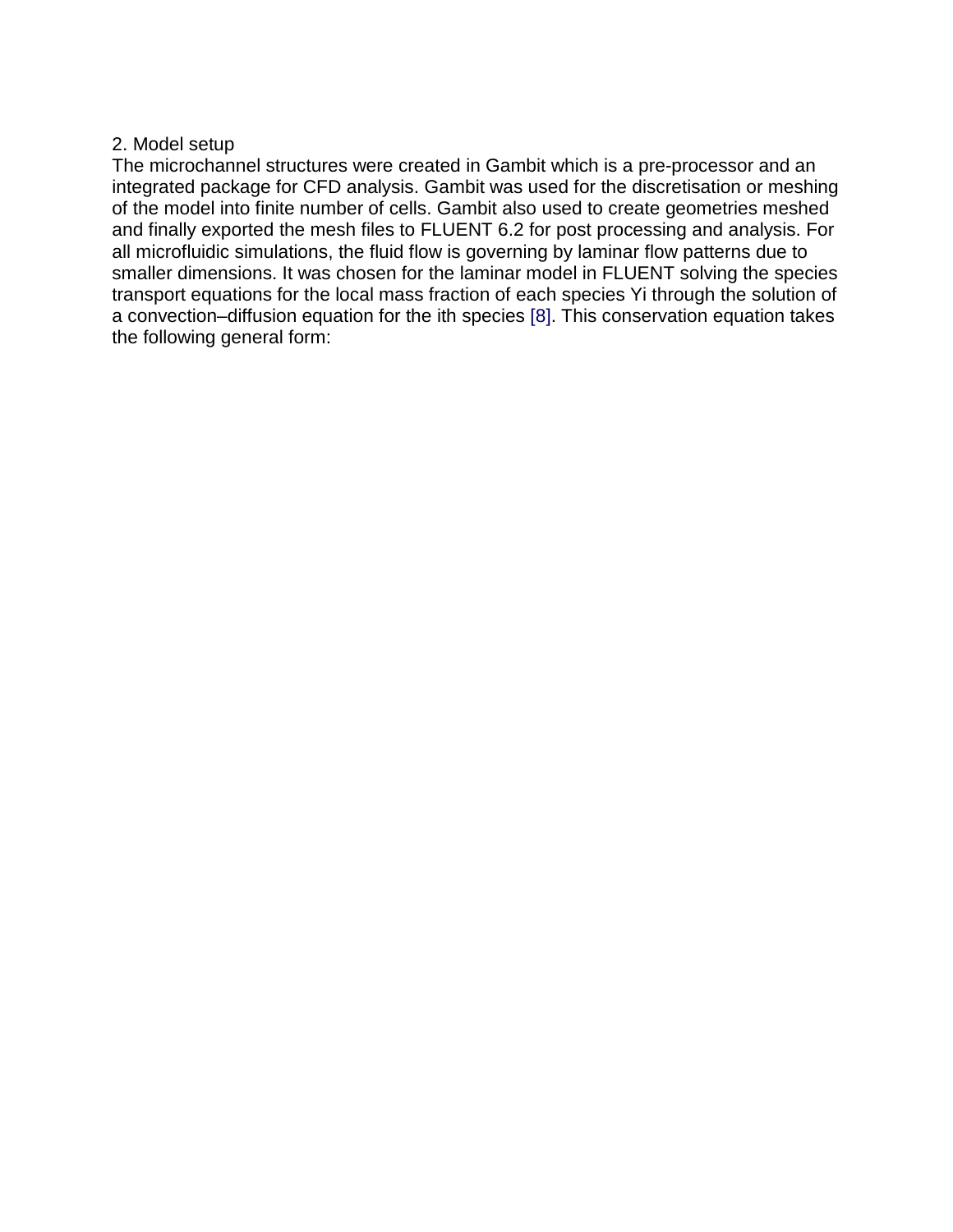

Fig. 3. Fluent results along the channel for Geometry 2, (a) in the entrance of the channel and (b) at the exit of the channel. Scale bar for mass fraction fluid 1and fluid 2 are shown in the left.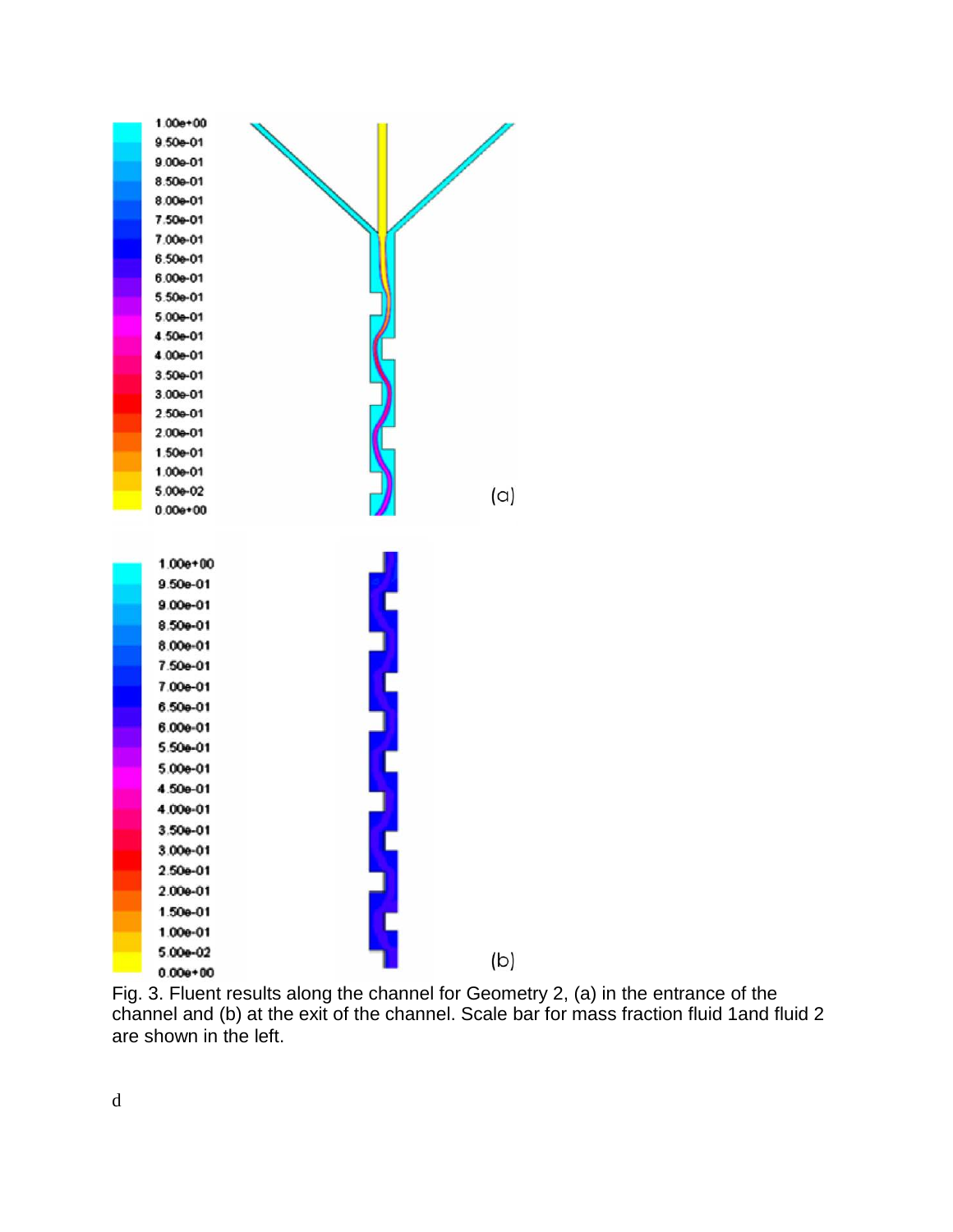dt ðqYiÞ þr\_ qm!  $Y_i' \sim \frac{1}{2}$  /  $i = 1$ !

þRi þ Si ð1Þ

where Ri is the net rate of production of species i by chemical reaction which is ignored in this case. Si is the rate of creation by addition from the dispersed phase plus any user-defined sources. Ji is the diffusion flux of species i, which arises due to concentration gradients. In this study an equation of this form was solved for two species where m is the total number of fluid phase chemical species present in the system.

The flowing assumptions were considered for converging Eq. (1) using the fluent software:

1. The inlet velocity was assumed to be uniform and constant across the inlet crosssection.

2. The system was simplified to contain only the microfluidic channels inlets and outlets.

3. The effects of the fluid solution flowing through the syringe, tubing components and the inlet port of the microfluidic chip

were neglected for simplicity of modelling.

4. The exact properties of two fluids were contained in the FLUENT database.

5. Surface roughness of internal walls was considered zero.

6. Gravity was assumed as zero due to the horizontal setup of the microchannels.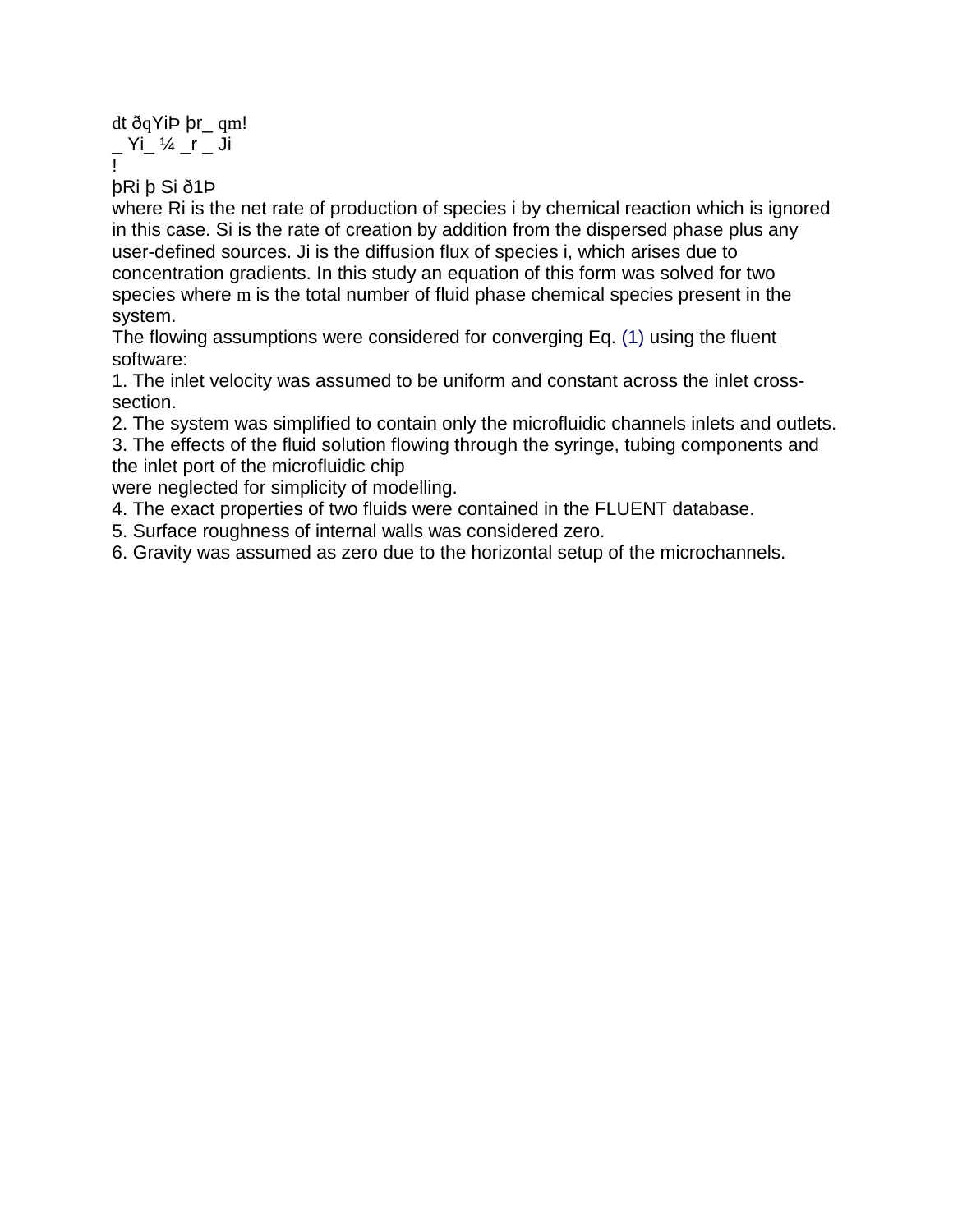

Fig. 4. Fluent results along the channel for Geometry 3, (a) in the entrance of the channel and (b) at the exit of the channel. Scale bar for mass fraction fluid 1 and fluid 2 are shown in the left.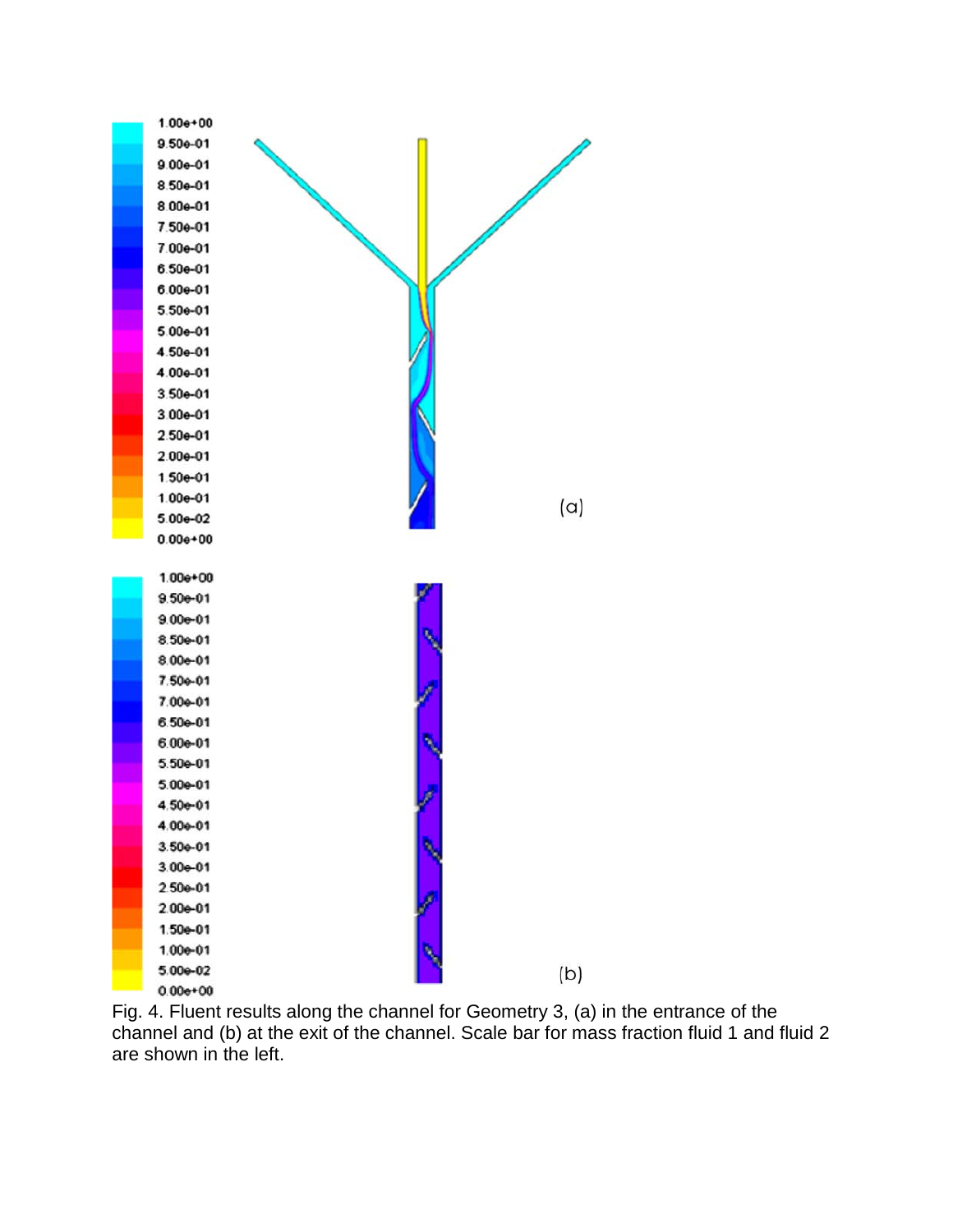Fig. 1 shows the schematic diagram of three different geometries which were considered for this simulation. All three channels are 50 mm long and 0.3 mm diameter with three inlets of each 0.1 mm diameter. Geometry 1 has a simple straight channel (Fig. 1a). Geometry 2 has uniform blocks throughout the channel (Fig. 1b) and Geometry 3 has upward fins along the channel (Fig. 1c).

The model geometries were meshed using GAMBIT 2.4.6. Face meshing was used to get a range of element/scheme type combinations of quadrilateral and triangle [9]. Meshes with 200,000–20,00,000 nodes are commonly used in these geometries. The boundary conditions such as velocity in and pressure outlet, channel walls were assigned to the appropriate boundary zones. On the inlet boundary, the condition of "mass flow inlet" was used. The inlet was defined as a mass flow inlet. This was done so that a uniform mass flow could be assigned across the whole of the inlet boundary similar to how an actual microchannel inlet would behave experimentally. This was done by neglecting the walls which were setup to include a no-slip condition. The outlet was defined as a pressure outlet, this meant that the pressure at the outlet could be computed relative to the set conditions and the amount of opposition to the direction of flow the system presented could be easily observed. A ''pressure outlet'' was defined at the outlet so that a target outflow could be set so that solutions would converge more accurately and quicker. All other lines are set by Gambit to the default of wall. The operating pressure was kept to the default Fig. 5.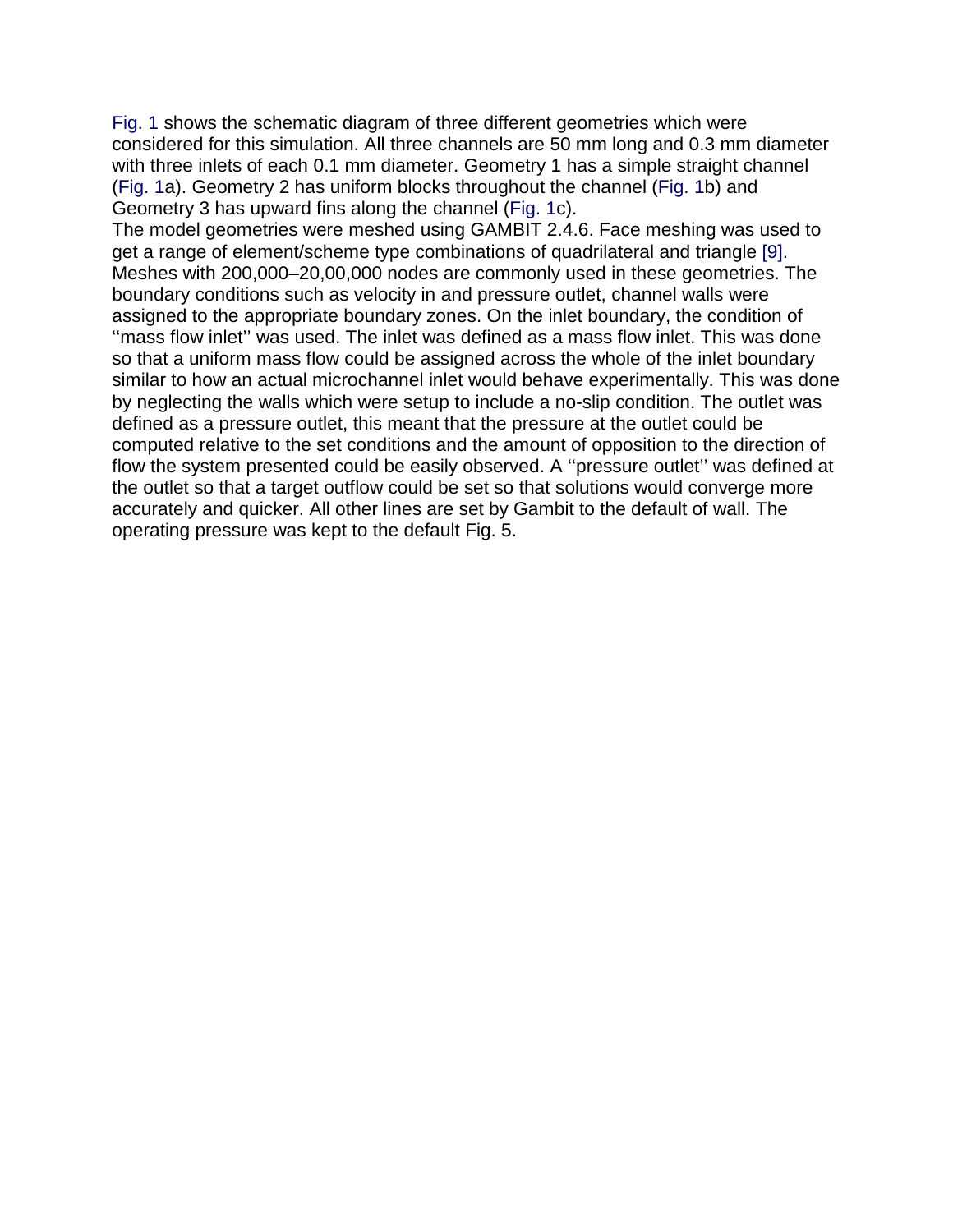

Fig. 5. Velocity vectors for (a) Geometry 1, (b) Geometry 2, and (c) Geometry 3. Scale of the velocity vectors are shown in the left hand side of each pictures.

of atmospheric pressure. Two different colour of water was chosen to identify the mixing behaviour in the channels. Setting of the under relaxation forces were moved from the default 1 to 0.95 to makes it easier for the solution to converge. Here fluid 1 designated as yellow whereas fluid 2 was designated as sky blue colour. Table 1 shows the water properties which was used for running the simulation through the channels. The two outer inlets are supplying fluid 2 to the system.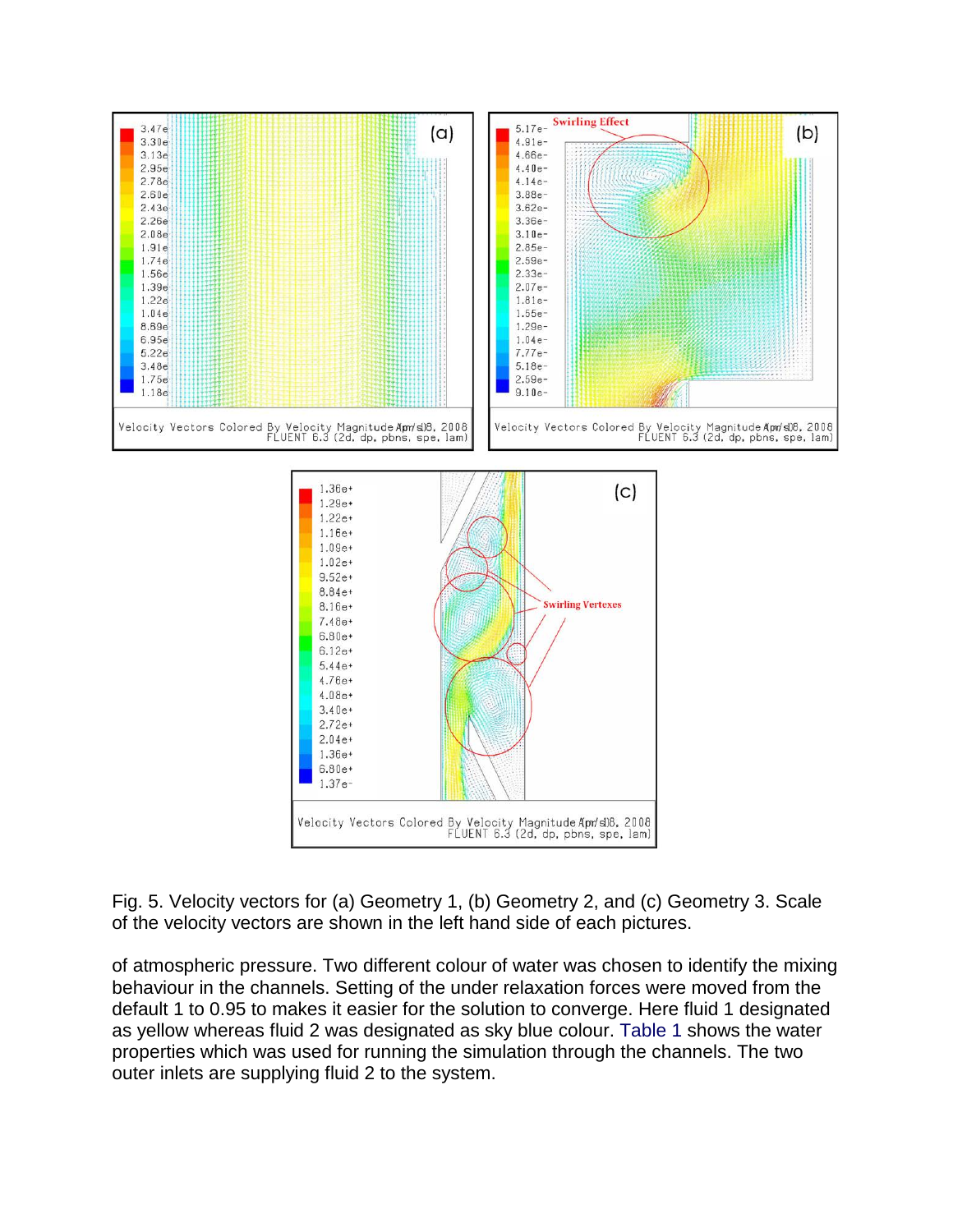#### 3. Results and discussion

The simulation results presented with mass fraction of fluids 1 and 2 in the inlet and the outlet sections of mixing channel for three geometries are shown in Figs. 2–4. The amount of one fluid compared to other fluid throughout the model provided a general picture of the mixing taking place. Fig. 2a and b shows that there is no mixing achieved through the channel. This is because of typical laminar flow in the channel and no swirling or vortex formation during the fluid flow. Fig. 3a and b has block effect inside the channel. Blocks are one of the most frequently used geometries in microfludic for creating vortex [10]. In Geometry 2, the mixing starts at a distance atand the central inlet is supplying fluid 1 (Fig. 2). All three inlets have the same flow rate of 100 ml/min. This means that once the system is fully mixed, it will have 0.3333 mass fraction of fluid 1 and 0.666 mass fraction of fluid 2.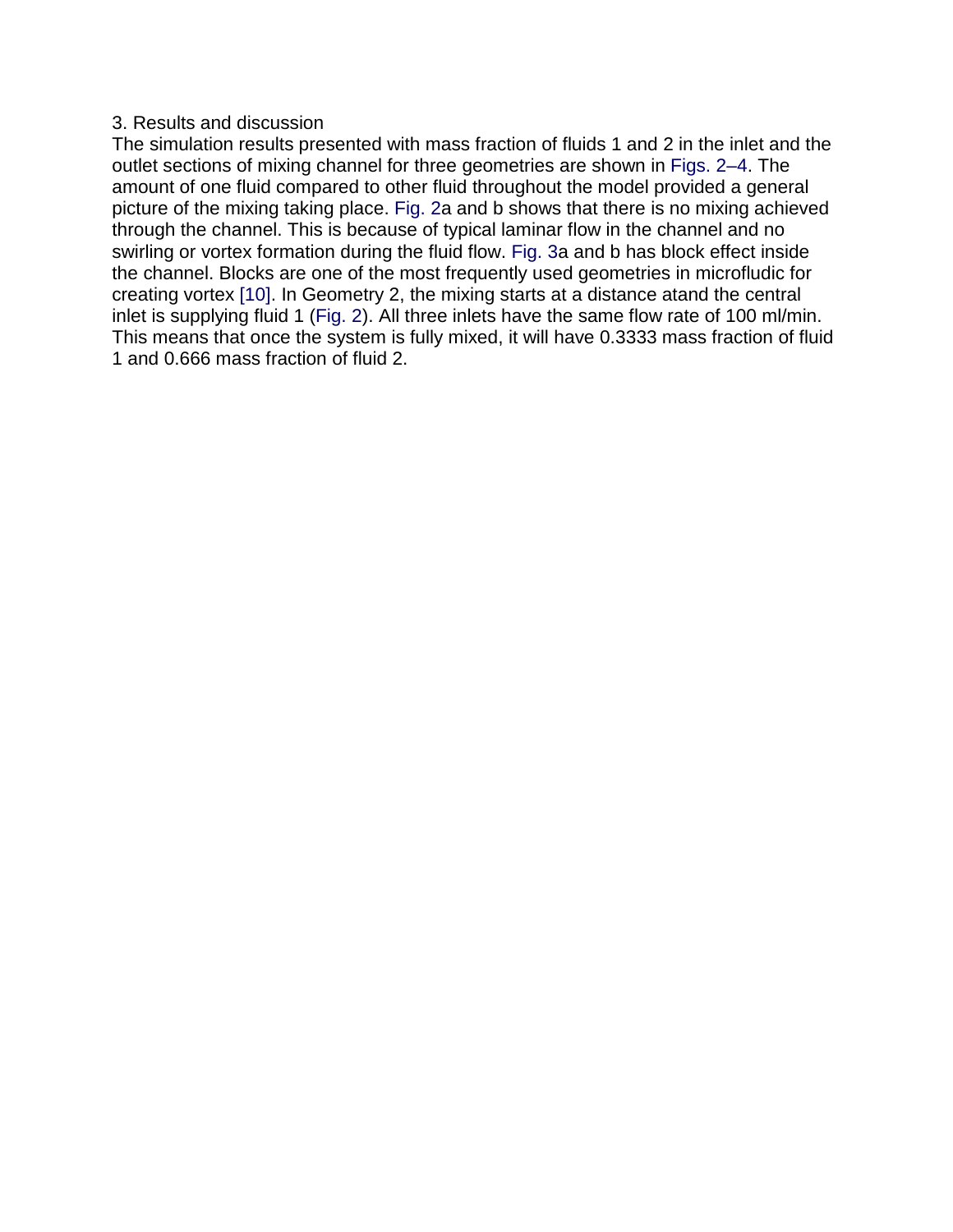

fluid 2 ( ).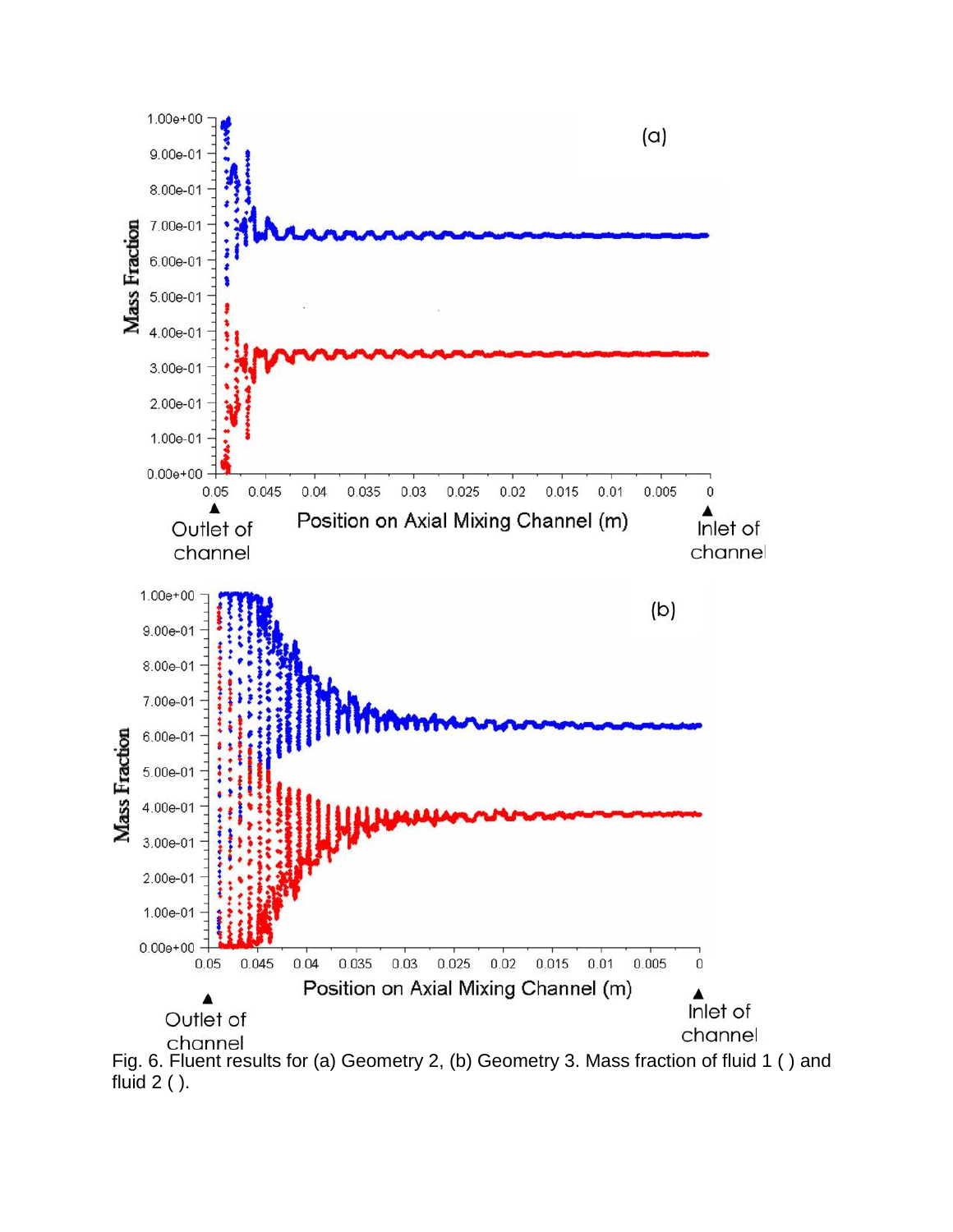around 45 mmof the channel length from the inlet. Here swirling was not sufficient strong enough to help the mixing in early stage. Fig. 3b shows the mixing taking place along the central axis of the mixing channel at the outlet. Here noticeable mixing taking place in central line due to strong swirling effect. But near the channel wall, there is no significant mixing due to laminar flow [11]. Fig. 4a and b shows the mixing in the inlet and the outlet of the Geometry 3 which has a high mixing efficiency. The fluid starts to mix to a high degree early in this channel. Similar information can be observed in Figs. 5 and 6. Fig. 5 shows typical velocity vectors for three different geometries. In Geometry 1, there were no eddy currents created and all fluid travels straight down the channel length. The amount of diffusion taking place relies on the diffusion coefficients of the fluids being used. Geometry 1 is poor for mixing and there was nothing to encourage mixing in the fluids that flow through it. In microchannel Reynolds number (Re) is calculated as  $Re = (LVavga)/l$ , where L is the effective channel length, Vavg is the average velocity of fluid in the channel, q is the density and l is the viscosity of the fluid. For this geometry the maximum Reynolds Number calculated was 110. Geometry 2 was chosen for this investigation as it contains a static mixing geometry contained in much published work [12]. The blocks are used to create swirling sections in the geometry. These swirling sections make the fluid travel back up the channel in a direction against the flow. This opposing flow creates larger diffusion gradients resulting in more diffusion occurring. This idea of creating folding in the fluid to create better mixing has been reported in many papers [10,12]. It is described as the folding of the interface between the two unmixed streams [13]. The swirling vectors in this design have been responsible for an increase in its mixing performance seen in the simulation results (Fig. 2b). Geometry 3 was designed with a view to creating as many swirling vortexes as possible. Fig. 5c shows, there are five separate swirling vortexes being created by the Geometry 3 which attributed to the superior mixing performance in the simulation results. This figure shown the fluid oscillates quite highly in the early channel sections due to the central stream coming from the central inlet being moved from side to side with the channel to navigate around the static mixers [14].

#### 3.1. Mixing efficiency

Fig. 6 was generated using the mixing data obtained from the simulations. This figure agrees with the amount of mixing seen in Figs. 3 and 4 for Geometry 2 and 3. In Fig. 6a it is clearly shown that at the beginning in spite of having static barrier, efficiency of mixing was not improved much for Geometry 2. A small number of oscillations of mass fraction of two fluids were achieved around 33 mm and at the end of the channel a significant movement was observed. In that case, the there would be a possibility to get a uniform mixing beyond the 50 mm length of the channel. In Geometry 3, the oscillations of mass fraction start in early stage and gradually increased their intensities. Higher oscillating intensity represents the swirling effect resulting the mixing efficiency which was achieved at around 45 mm channel length.

#### 4. Conclusions

CFD models were successfully developed for three different microfludic geometries. It was found that to achieve microfluidic mixing it is necessary to create swirling vortexes